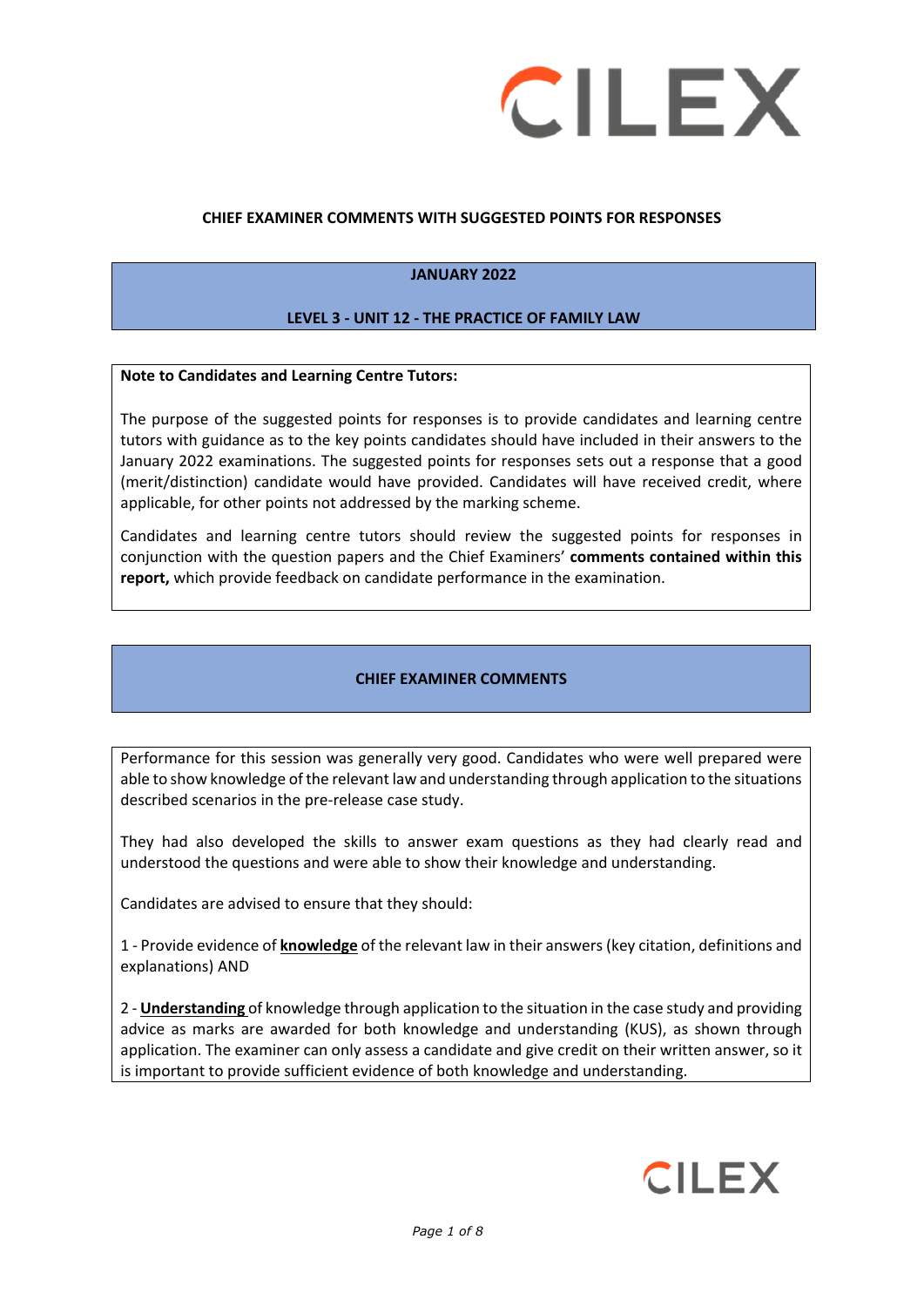### **CANDIDATE PERFORMANCE FOR EACH QUESTION**

**Question 1(a)** Non molestation order

Generally answered very well with definition, citation, examples and application to case study.

**(b)** Occupation order

Candidates need to be able to provide a clear definition of an occupation order.

**(c)(i)** Balance of harm test

Disappointingly, 50% of candidates were unable to identify this test, or to provide an explanation.

**(ii)** Factors considered

Good answers identified and explained the selected factors and stated why they applied to the scenario. Many candidates failed to do this.

**Question 2(a)(i)** Parental responsibility (PR)

Very good performance by candidates providing a good definition, citation and examples.

**(ii)** PR and mother

Good performance.

**(iii)** PR and unmarried father

Good performance.

**(b)** Child arrangements order (CAO)

Although candidates were able to identify the CAO, marks were lost by failing to either describe in sufficient detail, or to apply.

**(c)** Leave to apply for a CAO

A significant number of candidates failed to recognise the problems experienced by grandparents in applying for a CAO as they are not recognised as having a right to apply under the Children Act 1989.

**Question 3(a)** Ground for divorce

Candidates were able to state the ground.

**3(b)** Satisfying the ground under the MCA 1973

Generally, good knowledge shown of current law under the MCA 1973.

**(c)** Satisfying the ground under the DDSA 2020

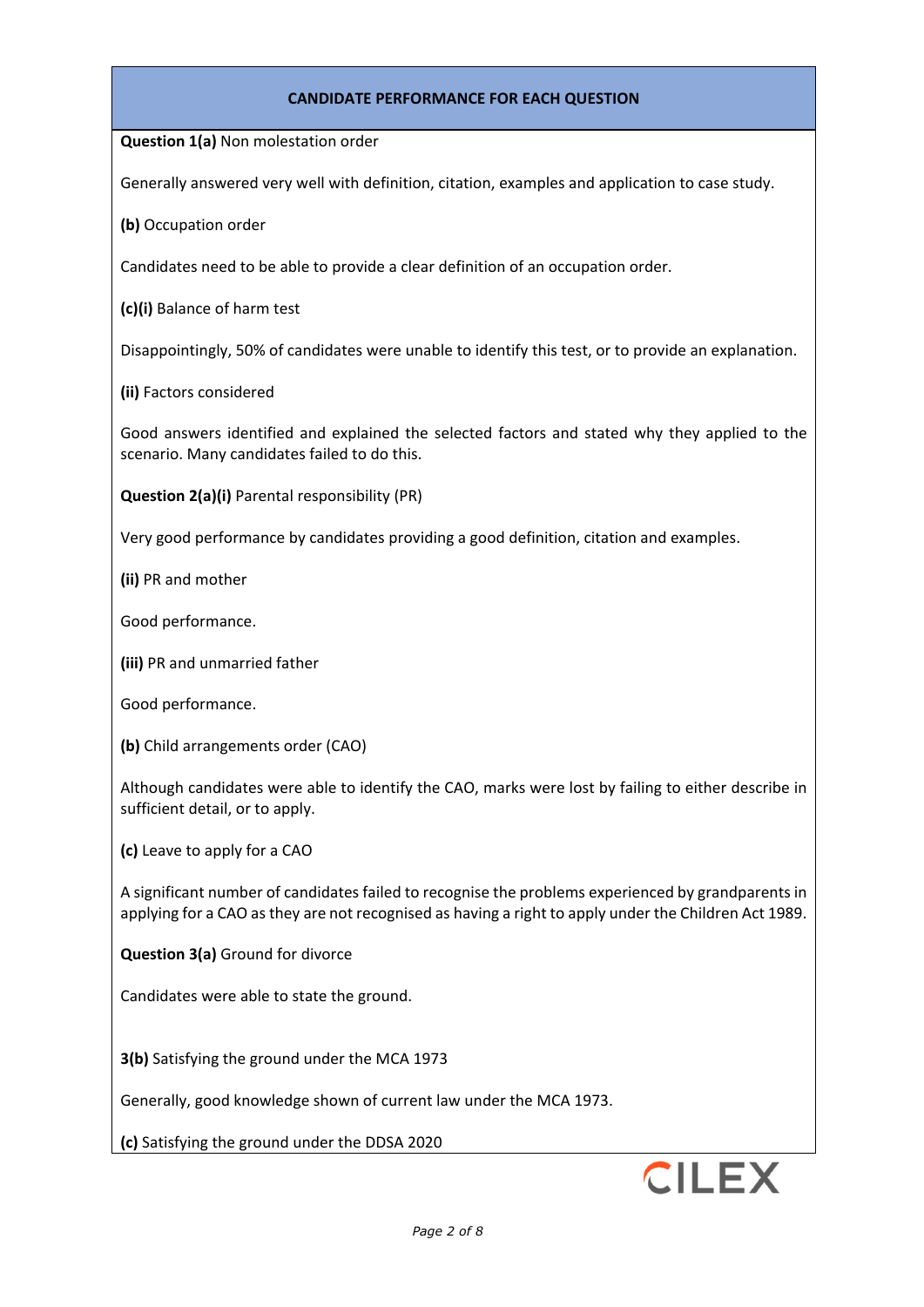Generally, good knowledge shown of the new "no fault" divorce under the DDSA 2020.

**Question 4(a)** Financial matters

Candidates who were able to explain and apply each order gained full marks. Others either did not explain or did not apply and so missed marks.

**(b)(i)** Clean break

Well prepared candidates able to explain clearly. Others only showed limited knowledge.

**(ii)** White v White

Well prepared candidates able to explain clearly. Others only showed limited knowledge.

**(c)** Preparing for the 1<sup>st</sup> appointment

Knowledge of stages in this process shown by some candidates was very good. Others failed to provide sufficient detail. Candidates should recognise that in a practice paper they are likely to be examined on aspects of procedure.

# **SUGGESTED POINTS FOR RESPONSE**

## **LEVEL 3 - UNIT 12 - THE PRACTICE OF FAMILY LAW**

| <b>Question</b><br><b>Number</b> | <b>Suggested Points for Responses</b>                                                                                                                                                                                                                                                                                                                                                                                                                                                                                                                                                                                                          | <b>Max</b><br><b>Marks</b> |
|----------------------------------|------------------------------------------------------------------------------------------------------------------------------------------------------------------------------------------------------------------------------------------------------------------------------------------------------------------------------------------------------------------------------------------------------------------------------------------------------------------------------------------------------------------------------------------------------------------------------------------------------------------------------------------------|----------------------------|
| 1(a)                             | <b>Non-molestation order</b><br>• s42 FLA 1996<br>An order to prevent the respondent molesting the applicant<br>Molestation can include wide variety of behaviour - from physical<br>violence to threatening behaviour and harassment and<br>psychological abuse<br>Here Gary has been making threatening phone calls to Wendy and<br>has been verbally threatening to her near the home.<br>A non-molestation order would protect Wendy and the girls as it<br>٠<br>would prevent Gary from repeating this behaviour.<br>Breach of a non-molestation order is a criminal offence and the<br>police could arrest Gary if he breached the order | 5                          |
| 1(b)                             | An occupation order<br>• An occupation order is an order that deals with the occupation of<br>the family home - it is an order that controls who lives in the<br>family home and can be used to exclude those who use or<br>threaten violence<br>Wendy should apply for a s36 occupation order as she is a<br>former cohabitee and does not have a right to occupy because<br>Gary is the sole owner of the house.<br>In this case, Wendy has been physically attacked by Gary in the<br>past and has been threatened with violence again recently.                                                                                            | 4                          |

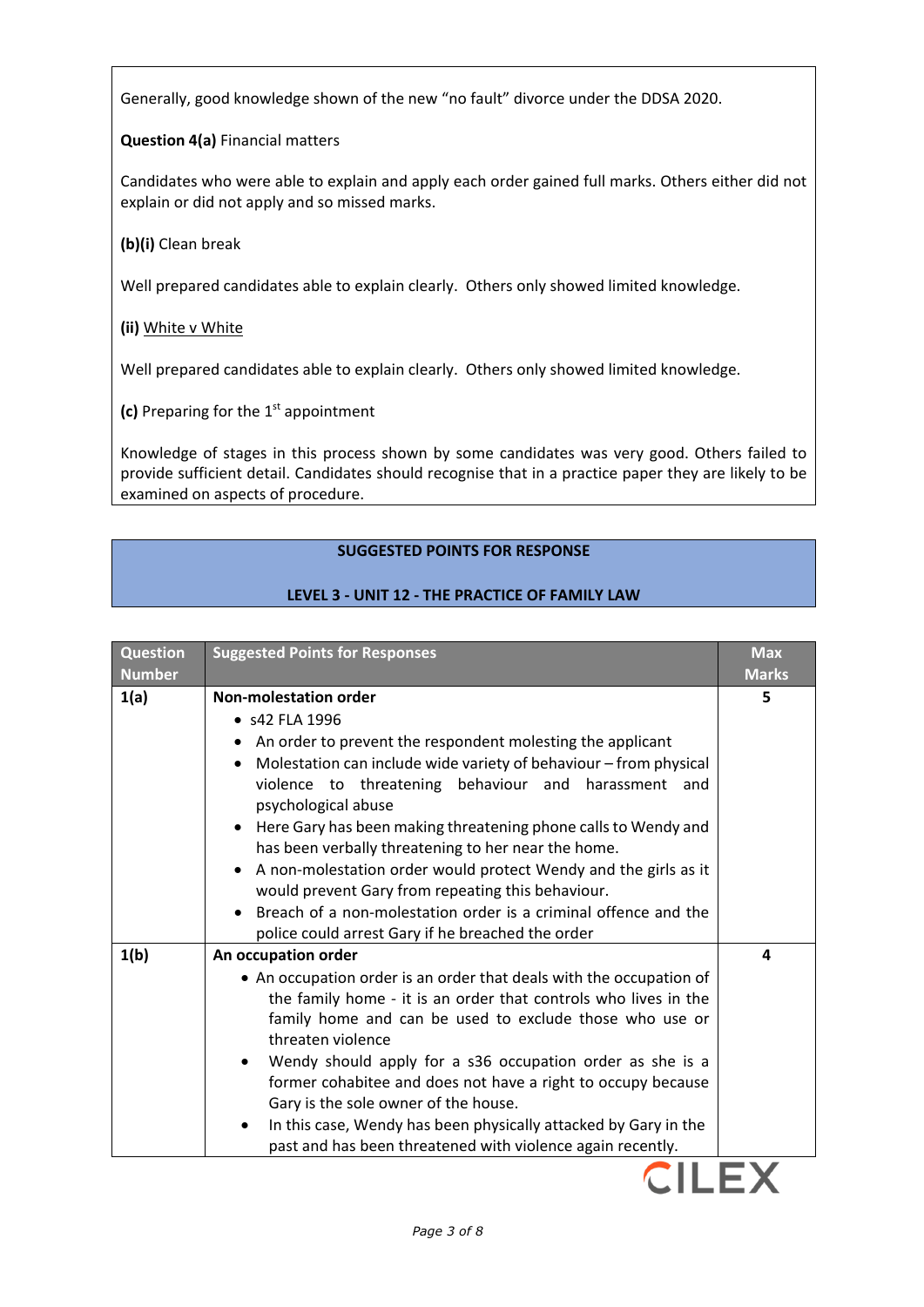|          | Wendy and the children need a safe home but Wendy has<br>$\bullet$                                                              |   |
|----------|---------------------------------------------------------------------------------------------------------------------------------|---|
|          | nowhere to go whereas Gary has family nearby that he could                                                                      |   |
|          | stay with                                                                                                                       |   |
|          | an occupation order would protect her by allowing her to live in<br>the family home with the children by excluding Gary         |   |
| 1(c)(i)  | The "balance of harm" test<br>$\bullet$                                                                                         | 5 |
|          | The balance of harm test                                                                                                        |   |
|          | Harm suffered by applicant and relevant child and whether they<br>$\bullet$                                                     |   |
|          | are likely to suffer significant harm if an order IS NOT made<br>balanced against                                               |   |
|          | Harm suffered by respondent and relevant child if an order IS<br>٠<br>made                                                      |   |
|          | Here Wendy has suffered harm in the past and has felt                                                                           |   |
|          | increasingly threatened recently. She may suffer further due to                                                                 |   |
|          | the conduct of Gary if an order is not made                                                                                     |   |
|          | Gary is unlikely to suffer significant harm if an order is made -                                                               |   |
|          | he can live with his parents                                                                                                    |   |
| 1(c)(ii) | Factors considered by court when considering an application for a s36                                                           | 6 |
|          | occupation order                                                                                                                |   |
|          | Housing needs and resources of each of the parties                                                                              |   |
|          | Application, e.g. Wendy needs a home for herself and her<br>$\bullet$                                                           |   |
|          | children. Gary is living with his parents and should be able to                                                                 |   |
|          | afford accommodation for himself if he wishes.                                                                                  |   |
|          | Financial resources of each of the parties                                                                                      |   |
|          | Application, e.g. Gary is in a well-paid job and could afford<br>$\bullet$                                                      |   |
|          | another property as the family home was inherited. Wendy is                                                                     |   |
|          | currently the full time carer for the children and has no income                                                                |   |
|          | of her own and no family to help her                                                                                            |   |
|          | Likely effect of any order, or of any decision by the court not to                                                              |   |
|          | exercise its powers on health, safety and well-being of the                                                                     |   |
|          | parties and of any relevant child                                                                                               |   |
|          | Application, e.g. if court does not allow Wendy and the children                                                                |   |
|          | to remain in the family home, they will become homeless. Gary                                                                   |   |
|          | on the other hand can continue living with his parents or he can                                                                |   |
|          | acquire another property.                                                                                                       |   |
|          | The conduct of the parties in relation to each other and                                                                        |   |
|          | otherwise                                                                                                                       |   |
|          | Application – here Gary has a history of violence against Wendy<br>and is becoming increasingly threatening towards Wendy which |   |
|          | is affecting the children                                                                                                       |   |
|          | The nature of the parties relationship                                                                                          |   |
|          | Application – Wendy and Gary were in a relationship for 7 years                                                                 |   |
|          | and have 2 children.                                                                                                            |   |
|          |                                                                                                                                 |   |
|          | The length of time they have co-habited<br>Application - Wendy and Gary have co-habited for 7 years                             |   |
|          |                                                                                                                                 |   |

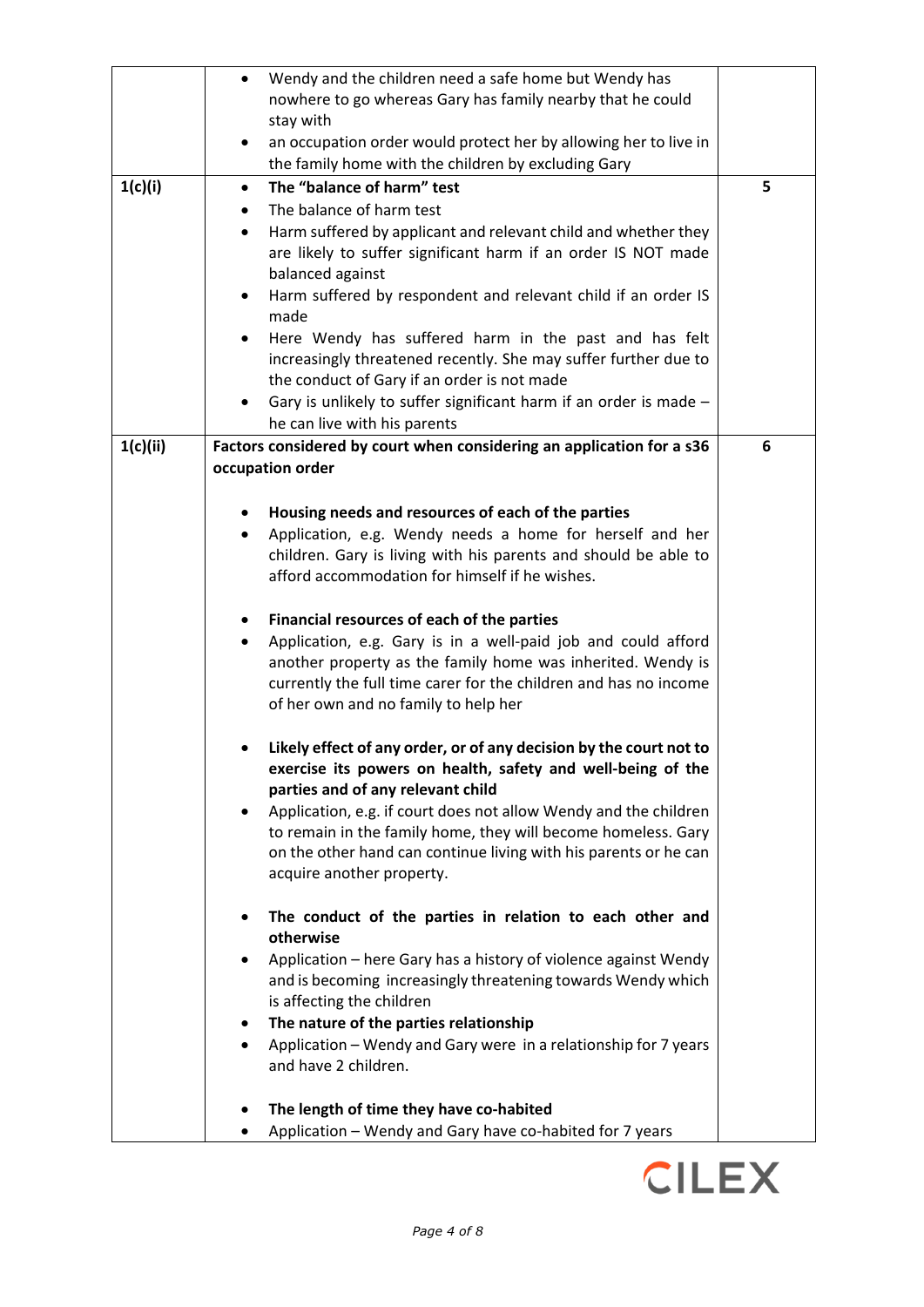| The house is in Gary's sole name<br>$\bullet$<br><b>Question 1 Total:</b>                                                                                                                                                                                                      |  |
|--------------------------------------------------------------------------------------------------------------------------------------------------------------------------------------------------------------------------------------------------------------------------------|--|
| Relating to the legal or beneficial ownership of the dwelling<br>$\bullet$<br>house                                                                                                                                                                                            |  |
| Whether there are any children who are children of both<br>$\bullet$<br>parties or for whom both parties have parental responsibility<br>or have had parental responsibility<br>Wendy has parental responsibility and Gary also as named on<br>$\bullet$<br>birth certificates |  |

| <b>Question</b>            | <b>Suggested Points for Responses</b>                                       | <b>Max</b>              |
|----------------------------|-----------------------------------------------------------------------------|-------------------------|
| <b>Number</b>              |                                                                             | <b>Marks</b>            |
| 2(a)(i)                    | <b>Parental responsibility</b>                                              | 4                       |
|                            | · s3(1) Children Act CA) 1989                                               |                         |
|                            | • All the rights, duties, powers, responsibilities and authority which by   |                         |
|                            | law a parent of a child has in relation to the child and his property       |                         |
|                            | • Examples e.g. decisions re education, religion, medical treatment         |                         |
| 2(a)(ii)                   | Does mother have parental responsibility (PR)                               | $\overline{2}$          |
|                            | • The natural mother has PR automatically                                   |                         |
|                            | • Debbie as natural mother of Anya and Naomi has PR                         |                         |
| 2(a)(iii)                  | Does mother have parental responsibility (PR)                               | $\overline{\mathbf{3}}$ |
|                            | • An unmarried father does not have automatic PR                            |                         |
|                            | • He has PR if named on the birth certificate of children born after 1      |                         |
|                            | December 2003                                                               |                         |
|                            | • Jaden did not have PR as he was not named on the birth certificate        |                         |
|                            | and was not married to Debbie                                               |                         |
| 2(b)                       | <b>Child arrangements order</b>                                             | 4                       |
|                            | • A child arrangements order                                                |                         |
|                            | • An order that regulates with whom a child will live, and                  |                         |
|                            | • With whom a child will have contact                                       |                         |
|                            | • Contact can be either direct (face to face) or indirect (letters, emails, |                         |
|                            | cards, telephone calls)                                                     |                         |
| 2(c)                       | Leave to apply and considerations                                           | 4                       |
|                            | • Those who can apply for a CAO are identified in s10(4) CA 1989 and        |                         |
|                            | s10(5) CA 1989                                                              |                         |
|                            | • Examples of these categories                                              |                         |
|                            | • People who do not fit the categories stated must apply to the court       |                         |
|                            | for permission to apply                                                     |                         |
|                            | Here, Monique and Kingston as grandparents do not meet any of the           |                         |
|                            | identified categories so must apply for leave                               |                         |
|                            | AORP<br>$\bullet$                                                           |                         |
| Question 2 Total: 17 marks |                                                                             |                         |

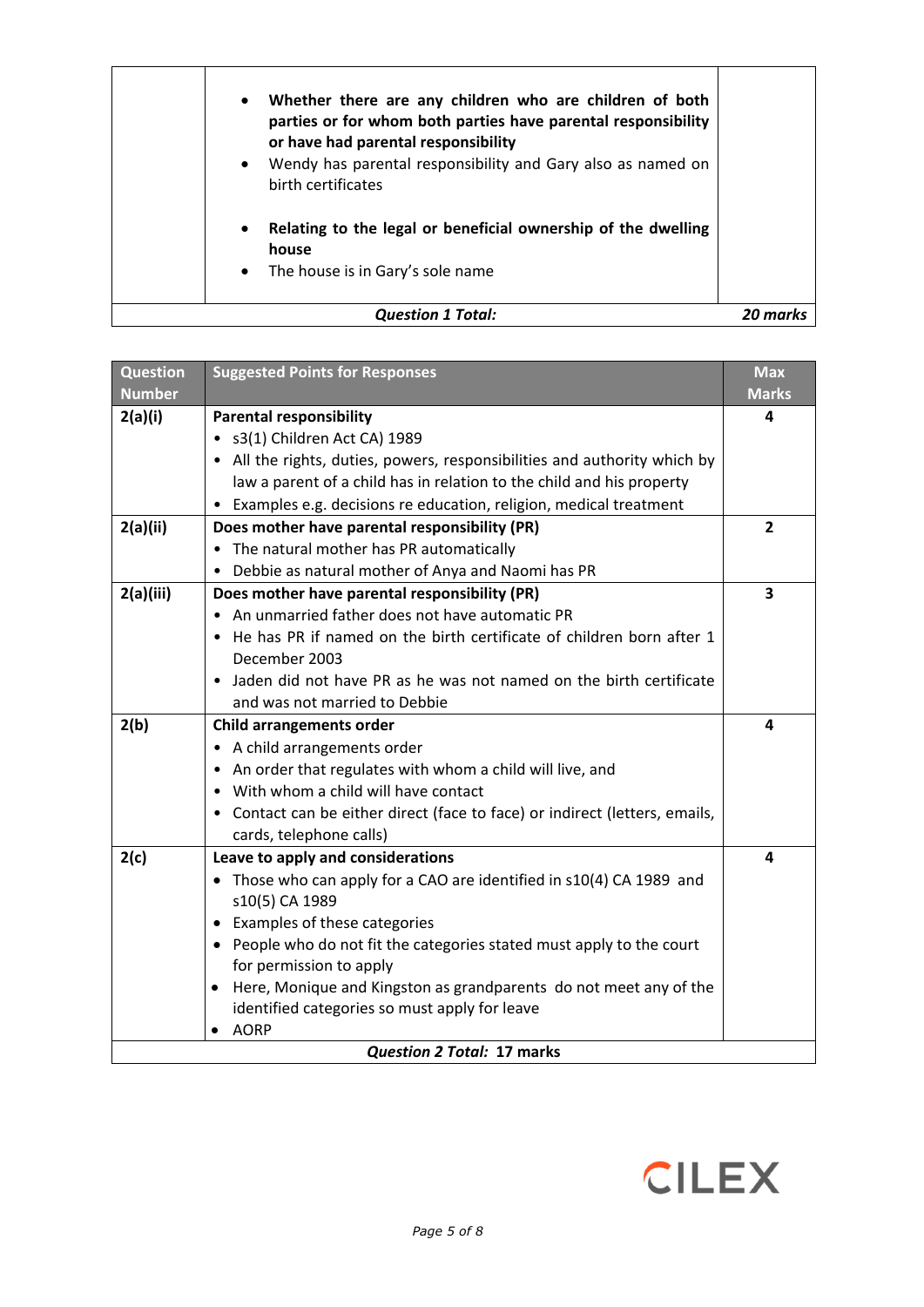| <b>Question</b><br><b>Number</b> | <b>Suggested Points for Responses</b>                                                                             | <b>Max</b><br><b>Marks</b> |
|----------------------------------|-------------------------------------------------------------------------------------------------------------------|----------------------------|
| 3(a)                             | Irretrievable breakdown of marriage                                                                               | 2                          |
|                                  | S1(1) Matrimonial Causes Act (MCA) 1973/s1 Divorce,<br>$\bullet$<br>Dissolution and Separation Act (DDA) 2020     |                            |
| 3(b)                             | Tina would have to satisfy one of five facts under s1(2) MCA 1973<br>$\bullet$                                    | 6                          |
|                                  | Adultery - not applicable here as Tina cannot cite her own                                                        |                            |
|                                  | adultery                                                                                                          |                            |
|                                  | Unreasonable behaviour $-$ on the facts stated no indicator here<br>$\bullet$                                     |                            |
|                                  | that Harry has behaved unreasonably                                                                               |                            |
|                                  | Desertion - not applicable<br>$\bullet$                                                                           |                            |
|                                  | 2 years separation and the other party consents<br>$\bullet$                                                      |                            |
|                                  | This would be apply if Tina moves out but only if Harry will agree                                                |                            |
|                                  | which seems unlikely at the present                                                                               |                            |
|                                  | 5 years separation                                                                                                |                            |
|                                  | This would be the alternative but would mean waiting 5 years.                                                     |                            |
|                                  | Harry would not be able to object.                                                                                |                            |
|                                  | Credit reference to Owens y Owens                                                                                 |                            |
|                                  | Credit reference to the DDSA 2020<br>$\bullet$                                                                    |                            |
|                                  | Conclusion<br>$\bullet$                                                                                           |                            |
| 3(c)                             | Either, or both parties, may apply to the court for a divorce order<br>$\bullet$<br>Introduced "no fault" divorce | 4                          |
|                                  |                                                                                                                   |                            |
|                                  | There is no longer necessary to support application with one of<br>$\bullet$<br>the 5 facts (MCA 1973)            |                            |
|                                  | The application must be accompanied by a statement that the<br>$\bullet$                                          |                            |
|                                  | marriage has irretrievably broken down                                                                            |                            |
|                                  | The court must take the statement as conclusive evidence<br>$\bullet$                                             |                            |
|                                  | Although Harry doesn't agree that their marriage has broken<br>$\bullet$                                          |                            |
|                                  | down, Tina can apply and the court must issue a divorce order                                                     |                            |
|                                  | Conclude that waiting to apply under the Divorce, Dissolution                                                     |                            |
|                                  | and Separation Act 2020 would enable Tina to obtain a divorce                                                     |                            |
|                                  | more speedily than under MCA 1973                                                                                 |                            |
|                                  | <b>Question 3 Total:</b>                                                                                          | 12 marks                   |

| <b>Question</b> | <b>Suggested Points for Responses</b>                                                                                                                        | <b>Max</b>   |
|-----------------|--------------------------------------------------------------------------------------------------------------------------------------------------------------|--------------|
| <b>Number</b>   |                                                                                                                                                              | <b>Marks</b> |
| 4(a)            | <b>Financial orders</b>                                                                                                                                      | 4            |
|                 | Maintenance pending suit (s22 MCA 1973)                                                                                                                      |              |
|                 | Maintenance pending suit – periodical payments up to the date<br>$\bullet$<br>of the decree absolute                                                         |              |
|                 | Harry appears to have no money of his own and is not working.<br>$\bullet$<br>He is reliant on Tina for money so would help with living, legal<br>costs etc. |              |
|                 | <b>Periodical Payments (S23 MCA 1973)</b>                                                                                                                    |              |

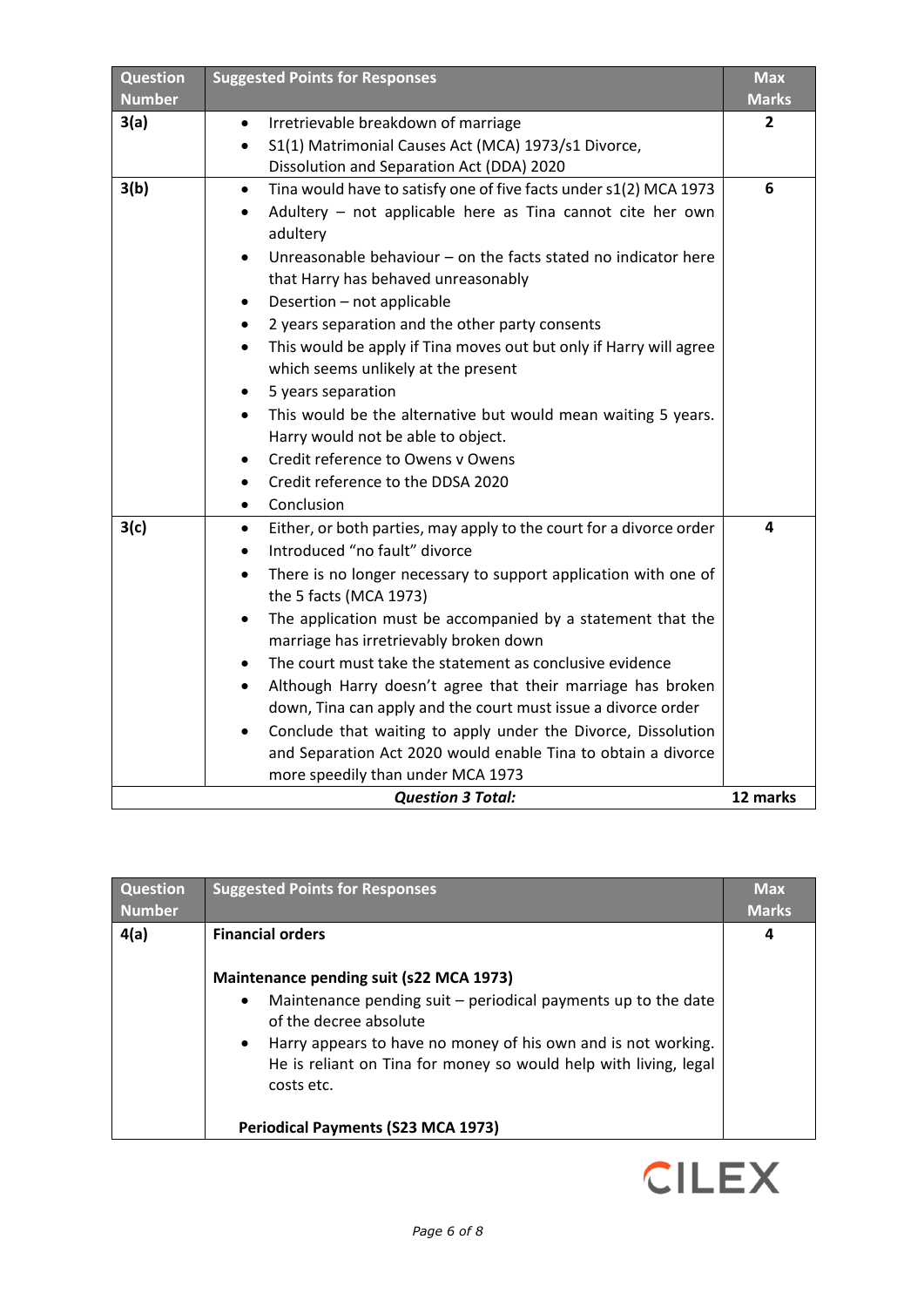|          | A periodical payments order - an order for one party to make<br>$\bullet$<br>periodical payments to the other party to provide regular income<br>Here, Harry has no income of his own for living expenses. He has<br>been reliant on Tina for this.                                                                                                                                                                                                                                                                                                                                                                                                                    |   |
|----------|------------------------------------------------------------------------------------------------------------------------------------------------------------------------------------------------------------------------------------------------------------------------------------------------------------------------------------------------------------------------------------------------------------------------------------------------------------------------------------------------------------------------------------------------------------------------------------------------------------------------------------------------------------------------|---|
|          | Pension sharing/attachment order (s166 Pensions Act 1995)<br>A pension sharing order (PSO) creates a separate pension fund<br>for the applicant, and reduces respondent's fund OR<br>A pension attachment order (PAO) instructs the pension provider<br>to pay a specified amount of the pension to the applicant on<br>retirement or death of the respondent.<br>Here Tina is contributing to a pension whereas Harry has made<br>$\bullet$<br>no provision.                                                                                                                                                                                                          |   |
|          | <b>Property adjustment order (PAO)</b><br>PAO - an order dealing with the property by sale or transfer or<br>trust (or credit reference to a specific method e.g. sale of<br>property)<br>Credit appropriate application e.g. a transfer to Harry or a<br>Mesher/Martin trust, with supporting rationale.                                                                                                                                                                                                                                                                                                                                                              |   |
| 4(b)(i)  | The 'clean break principle' s.25 A MCA 1973<br>s25A MCA 1973<br>$\bullet$<br>Clean break principle provides that the parties should be<br>financially independent of each other after divorce, if possible<br>Ordered in a range of circumstances e.g. parties are young with<br>$\bullet$<br>no children, or older with sufficient assets<br>Application point: e.g.the 'clean break' may not apply because<br>$\bullet$<br>there are young children involved, one of whom is disabled, so<br>on-going contact will be expected, OR the "clean break" could<br>apply if appropriate financial arrangements, including on-going<br>maintenance for Olly, can be agreed | 4 |
| 4(b)(ii) | General approach by court when applying White v White (2001)<br>White v White established the Yardstick of Equality<br>No discrimination between husband and wife and respective<br>roles, earner and homemaker<br>Court should aim to achieve equality and only depart from this if<br>there is a good reason<br>Credit reference to a delayed clean break being possible<br>٠<br>Here although Tina has been the earner, Harry has looked after<br>$\bullet$<br>the home and the children so the yardstick of equality should<br>apply                                                                                                                               | 4 |
| 4(c)     | <b>Steps to prepare for the First Appointment</b><br>Attend a MIAM<br>Complete form E - statement of income, property etc<br>Exchange form E and file it at court<br>٠<br>Not less than 35 days before the First appointment<br>Exchange and file at court at least 14 days before First<br>Appointment various documents:<br>A statement of issues - issues on which there is no agreement<br>The chronology - history of marriage                                                                                                                                                                                                                                    | 9 |